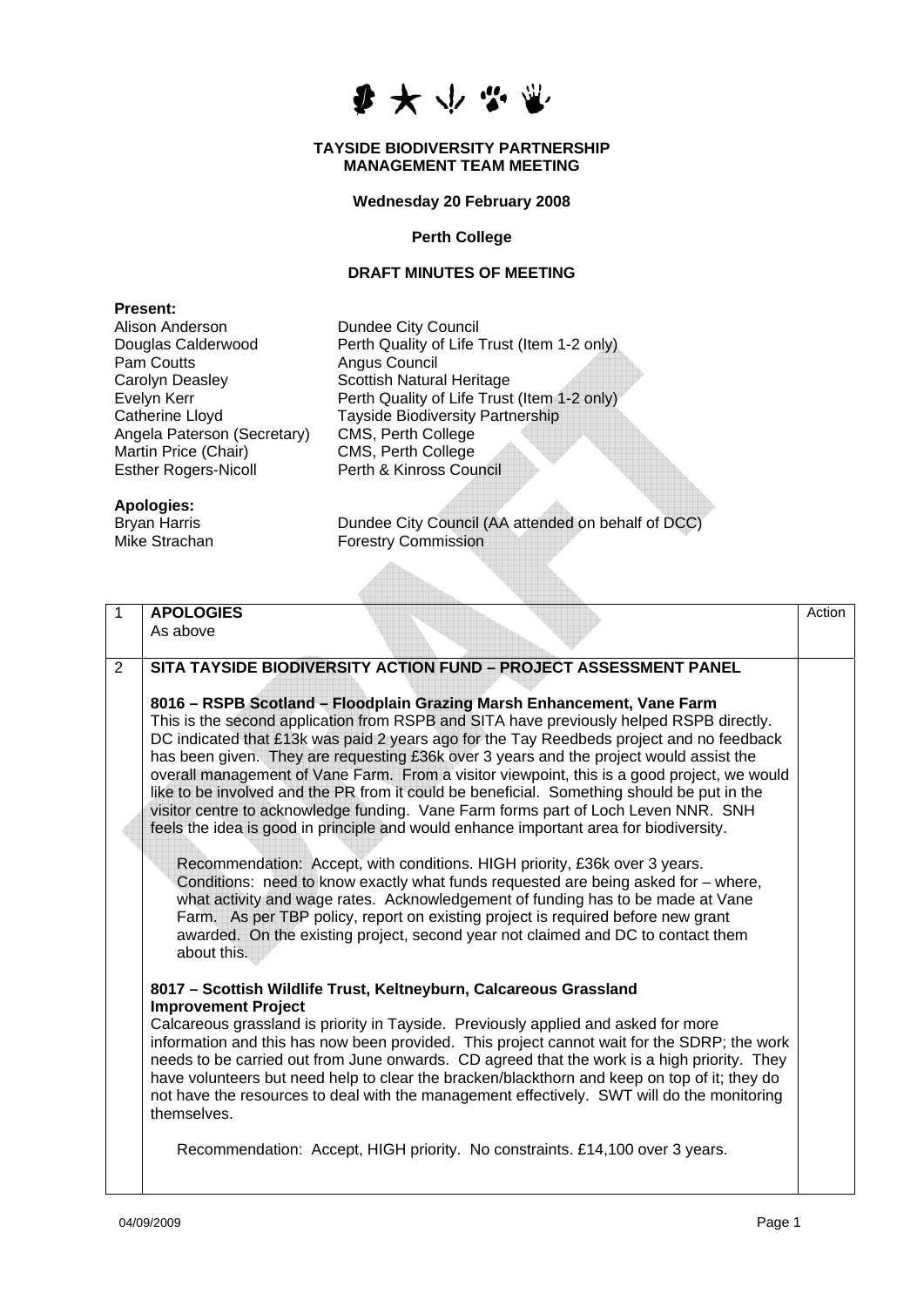**018 – Scottish Wildlife Trust, Brerachan, Northern Hay Meadow Enhancement 8** Previously applied for and have now come back with more information. Exceedingly rare interim and see what happens with SDRP in future. Concern ongoing-maintenance after 2<sup>nd</sup> habitat and very important. SNH would support, SSSI, high priority. Need this support in year. Request that we would like to see plan for funding for future years; but this cannot be an open ended commitment.

Recommendation: Accept. HIGH priority, £5,640 over 2 years.

#### **019, Scottish Wildlife Trust, Balnaguard Glen – Juniper Regeneration 8**

This project cannot wait on the SDRP. This is for the management of the site; have other juniper sites in Tayside; 3 year project. Will lose the juniper unless the bracken is got rid of.

Recommendation: Accept, HIGH priority, £13,200 over 3 years.

Condition: DC will ask how the bracken will be managed (i.e. will it be cut) and state that this is not an open ended commitment.

#### **020, Tay Foundation, Invasive plants control programme 8**

DC suggested appropriate to do on the River Earn area, highest occurrence downstream (St Fillans to Abernethy). However, they would have to report on the whole project. The whole project is high priority but Entrust requires a location. Funding over 2 years – commit one lump sum this year.

Recommendation: Accept. HIGH priority, £3k

### **021 Murton Wildlife Trust for Environmental Education, Little Ring Plover Habitat 8 Enhancement**

Unique place for plovers in Scotland. The Murton Trust has been proactive to get plover back to where they were previously breeding (had moved to a quarry which not suitable). The project will make habitat suitable for breeding. High profile bird, public can walk round the area. Two SSSIs close to this site. Great project in principle. If not approved now, will miss breeding season. The Trust own this land.

Recommendation: Accept with conditions. HIGH priority, £6,077 over 3 years. Conditions: Need confirmation that there will be no hydrological impact and request map to clarify.

#### **022 Perth & Kinross Council, Project Bumble Bee 8**

Part of huge local authority project focussing on improving Largham Park in Coupar Angus, monitored properly and report to Bumble Bee Conservation Trust. SNH - there must be an down (nutrient deficient) subsoil where the wild flowers will be planted. To work closely with concentrating on bees. Willing to work with Bumble Bee Conservation Trust. Must be interpretation board for this at the location indicating what is being done. Ranger workshops are being organised in conjunction with this. Money requested is for scraping and cultivating area and making wetland area. Ask them to retain topsoil for reuse. Advise them to put Scotia Seeds. 2 year project, need to confirm there will be maintenance for biodiversity purpose afterwards.

Recommendation: Accept. MEDIUM priority, £8,006 for 1 year. Condition: Interpretation provided at site, confirmation of subsequent maintenance for biodiversity.

## **ITA TBAF S**

DC indicated that SITA Trust would like the third party contributions of 10.2% taken out of the equation and this money used for grant aid purposes. DC has suggested that the monies lodged by the three local authorities and Forestry Commission Scotland is paid to the PQLT as before, for them to distribute. This money could be used for advancement of biodiversity, publicity awareness raising (eg biodiversity week, street theatre, etc). Only TBP can bid for this money and it should be used for projects that cannot go through Entrust. This would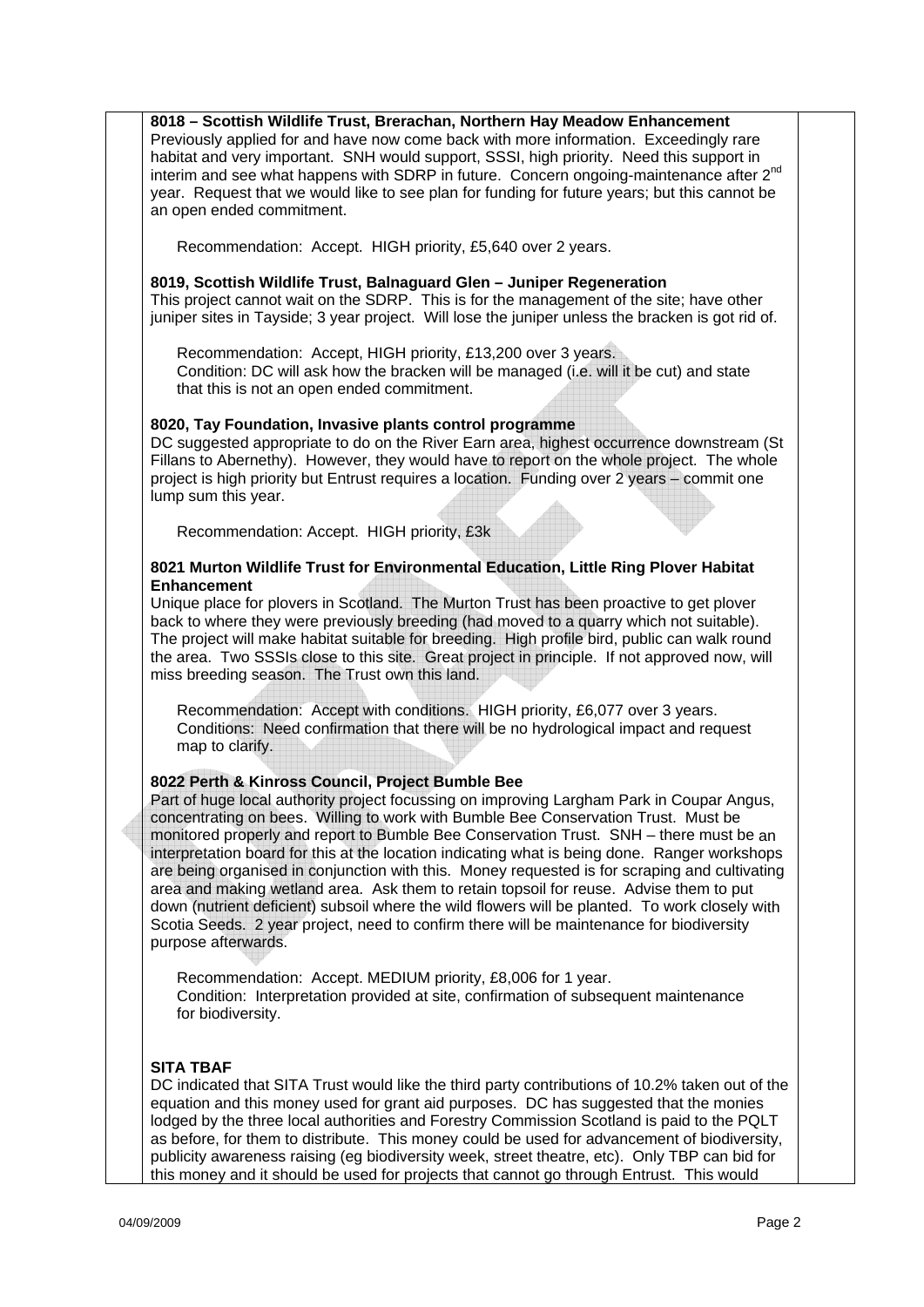|                | mean that £10K would be available per annum for 3 years. We need to check with the<br>Forestry Commission that they are in agreement with this. If the money is not spent within<br>the financial year, then it can be carried forward.                                                                                                                                                                                                                                                                                                                                                                                                                                                                                                                                         |                         |
|----------------|---------------------------------------------------------------------------------------------------------------------------------------------------------------------------------------------------------------------------------------------------------------------------------------------------------------------------------------------------------------------------------------------------------------------------------------------------------------------------------------------------------------------------------------------------------------------------------------------------------------------------------------------------------------------------------------------------------------------------------------------------------------------------------|-------------------------|
|                | Action: Put on Steering Group Agenda. DC/CL/MP need to set up procedures for the<br>allocation of money and check that Forestry Commission are in agreement with this<br>arrangement.                                                                                                                                                                                                                                                                                                                                                                                                                                                                                                                                                                                           | DC<br>CL<br><b>MP</b>   |
|                | <b>TBAF Application Guidelines</b><br>The revision of guidelines has not yet started. We still need better maps for some projects.<br>Action: DC/CL to action and get ready for April/May projects. To be circulated before<br>next meeting.                                                                                                                                                                                                                                                                                                                                                                                                                                                                                                                                    | DC<br><b>CL</b>         |
| 3              | <b>MINUTES OF LAST MEETING</b>                                                                                                                                                                                                                                                                                                                                                                                                                                                                                                                                                                                                                                                                                                                                                  |                         |
|                | Agreed                                                                                                                                                                                                                                                                                                                                                                                                                                                                                                                                                                                                                                                                                                                                                                          |                         |
| $\overline{4}$ | <b>MATTERS ARISING</b><br>Return of laptop to PKC in hand; will have software removed<br>CD raised concern about problems being able to contact CL by phone. Most days<br>$\bullet$<br>are covered by CL or R Higgins. Action: CL to check if she can phone in to pick<br>up messages when out of the office. CL also agreed she would use her own<br>mobile phone and claim back expenses. CL to find out the procedure for<br>reimbursement. The TBP answering machine message to be updated to<br>include mobile number.<br>Voice activated software: still no action, organisation-wide issue. CL said the need<br>$\bullet$<br>for this was becoming urgent. CL & RH have decided not to get a digital voice<br>recorder at the moment but to be reviewed at next meeting. | <b>CL</b>               |
|                | Confirmed that RH now has a working phone<br>$\bullet$<br>Answer phone is now available<br>$\bullet$                                                                                                                                                                                                                                                                                                                                                                                                                                                                                                                                                                                                                                                                            |                         |
|                | Colour printer not yet connected but should be able to have access to a printer on<br>$\bullet$<br>another floor.<br>Digital diary to be followed up. Action: CL<br>$\bullet$                                                                                                                                                                                                                                                                                                                                                                                                                                                                                                                                                                                                   | <b>CL</b>               |
| 5              | <b>WORK PROGRAMME/CO-ORDINATOR'S REPORT</b>                                                                                                                                                                                                                                                                                                                                                                                                                                                                                                                                                                                                                                                                                                                                     |                         |
|                | As per work programme 2007-08 tabled at meeting:                                                                                                                                                                                                                                                                                                                                                                                                                                                                                                                                                                                                                                                                                                                                |                         |
|                | 2.1 Figures low at moment for talks/presentations but will not be by end of year. Five<br>presentations to do this quarter.                                                                                                                                                                                                                                                                                                                                                                                                                                                                                                                                                                                                                                                     |                         |
|                | 2.3 Press/media coverage, keeping up, if not exceeding. Interviewed by Radio Scotland and<br>The Scotsman. Reception and press release due 4/3/08. The 8-page Tayside "From<br>Summit to Sand" Newsletter (reporting mostly on past TBAF projects) will be ready for<br>the SITA TBAF Reception on 4/3.<br>Action: CL to follow up with DC to check re publicity in national press. If press<br>release goes out in advance may get journalists there on the day.                                                                                                                                                                                                                                                                                                               | DC<br><b>CL</b>         |
|                | 2.4 Update of website ongoing; a lot of information has now gone on and is being<br>reorganised to make information easier to find. CD asked if 2 <sup>nd</sup> tranche HAPS and<br>SAPS on. CL to check as CD could not locate.                                                                                                                                                                                                                                                                                                                                                                                                                                                                                                                                                |                         |
|                | Action: All members to run through the website by 12/5/08 and pass on any<br>comments at the next meeting.<br>Action: For next meeting, have live website available in meeting room (AP to book<br>and organise)                                                                                                                                                                                                                                                                                                                                                                                                                                                                                                                                                                | <b>ALL</b><br><b>AP</b> |
|                | 3.6 Perth Lade Enhancement: support PKC with biodiversity aspects of proposed project.<br>This has taken up time but now looks like it will take off. CD suggested Ranger<br>involvement; CL already been in contact and invited the Ranger to the next Water &<br>Wetlands sub group meeting.                                                                                                                                                                                                                                                                                                                                                                                                                                                                                  |                         |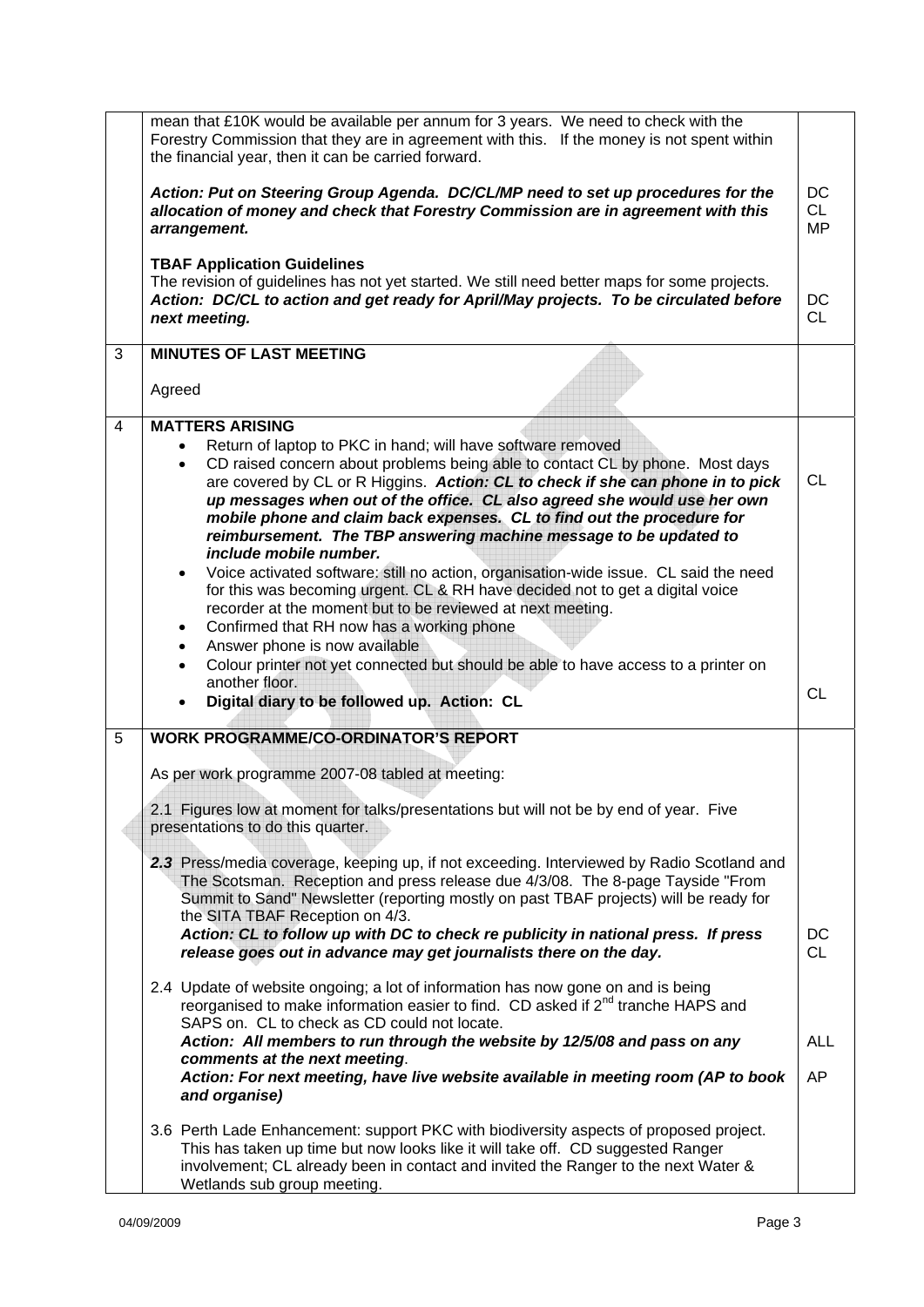|   | 3.10 Coasts & Estuaries sub group: Laura Booth not able to be new Chair of this group.<br>Suggested contacting David Lampard from the MacManus Gallery first and if not, then<br>approach Dundee or Abertay University. Other suggestions were to approach Rob<br>Duck from TEF to suggest someone or John Palfreyman (Abertay University). |                        |
|---|---------------------------------------------------------------------------------------------------------------------------------------------------------------------------------------------------------------------------------------------------------------------------------------------------------------------------------------------|------------------------|
|   | 3.11 Tayside Golf Course Initiative; liaising with FWAG and Scottish Golf Environment Group<br>regarding ponds. Future project looks very promising.                                                                                                                                                                                        |                        |
|   | 3.12 Farmland: C Littlewood and C Hall working on barn owl project and Christine involved in<br>orchard project. BOOLS now finished, newsletter to be issued.                                                                                                                                                                               |                        |
|   | 3.18 Upland: quiet. April/May suggest upland discussion day. Urgent need to get sub group<br>up and running again.                                                                                                                                                                                                                          |                        |
|   | 3.25 Urban: Community Garden, Orchards and Allotments booklet ready for print, CL liaising<br>with AA. Suggest bookmark. Hopefully booklet will be ready for 4/3/08                                                                                                                                                                         |                        |
|   | 3.26 Tayside Swift Interest Group: would be good to get someone else to take over as<br>leader instead of CL. CL to follow up. Set up Swift volunteers group.                                                                                                                                                                               |                        |
|   | 3.27 Tayside Swift Nestbox Trials: asked everyone to report back as need to report back to<br>SNH within annual report. Newsletter still being handed out.                                                                                                                                                                                  |                        |
|   | 3.35 Woodland: MS finding it difficult to allocate time for Sub Group leader. Hazel Maclean<br>hopes to join as joint leader. Sub group meeting on 11/3, January one cancelled.                                                                                                                                                             |                        |
|   | 3.39 Tayside Red Squirrel Forum: going well                                                                                                                                                                                                                                                                                                 |                        |
|   | 3.45 Education, Tayside Biodiversity Week. Street theatre, lots of work has been done on<br>this (Sandra Penman organising). Need to confirm funding to them. RH preparing list<br>of Tayside events for the website.                                                                                                                       |                        |
|   | Action: CL to let S Penman know we have match funding but still need their<br>commitment.<br>Action: CD asked that for next steering group meeting, CL to supply list for<br>Tayside Biodiversity week events and circulate before the meeting. If not, not<br>have available on the day.                                                   | <b>CL</b><br><b>CL</b> |
|   | 3.48 Tayside Local Recorders' forum to be held in Perth on 15/3/08.                                                                                                                                                                                                                                                                         |                        |
|   | 4.0 Promote community involvement in biodiversity projects: TBAF takes up a lot of time but<br>reaps dividends as there are a lot of good projects arising.                                                                                                                                                                                 |                        |
|   | 5.0 Promote joint working with organisations within and outwith TBP: still surgery meetings<br>in Angus and getting a lot more general enquiries.                                                                                                                                                                                           |                        |
|   | 5.2 Attend LBAP network meetings: meeting at end of March which CL will attend.                                                                                                                                                                                                                                                             |                        |
|   | Planning manual: CL meeting with ERN next month.                                                                                                                                                                                                                                                                                            |                        |
|   | 7.1 BARS monitoring: R Higgins to go on training; no date as yet but being followed up.                                                                                                                                                                                                                                                     |                        |
|   | Action: CL has an update on the Work Coordinators report and will email to AP<br>Action: For the annual report, CD asked CL to use the Co-ordinator's Work<br>Programme report format to end March to report on year key outputs and tasks.                                                                                                 | <b>CL</b><br><b>CL</b> |
|   | Action: For next meeting, CL to provide work programme for next year.                                                                                                                                                                                                                                                                       | <b>CL</b>              |
| 6 | SUPPORT TO TBAP AT DUNDEE CITY COUNCIL<br>Not discussed                                                                                                                                                                                                                                                                                     |                        |
|   |                                                                                                                                                                                                                                                                                                                                             |                        |